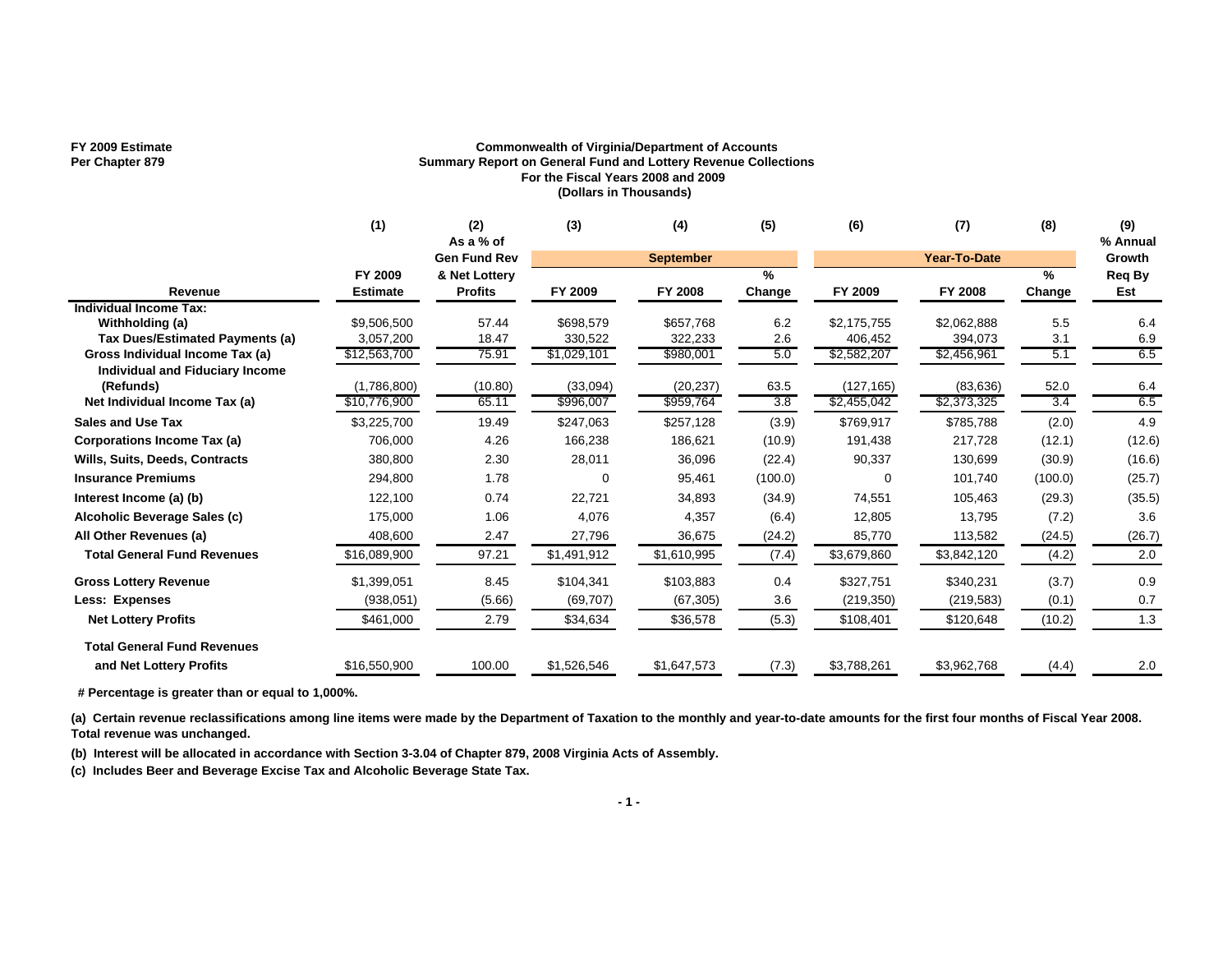# **FY 2009 Estimate Commonwealth of Virginia/Department of Accounts**

**Per Chapter 879 General Fund Statement of Revenue Collections and Estimates**

 **For the Fiscal Years 2008 and 2009 (Dollars in Thousands)**

|                                                          | (1)             | (2)                 | (3)         | (4)         | (5)              | (6)         | (7)                     | (8)     | (9)               |
|----------------------------------------------------------|-----------------|---------------------|-------------|-------------|------------------|-------------|-------------------------|---------|-------------------|
|                                                          |                 | As a %              |             |             | <b>September</b> |             | Year-To-Date            |         | % Annual          |
|                                                          | FY 2009         | of Total            |             |             | %                |             |                         | $\%$    | Growth            |
| Revenue                                                  | <b>Estimate</b> | <b>Gen Fund Rev</b> | FY 2009     | FY 2008     | Change           | FY 2009     | FY 2008                 | Change  | <b>Req By Est</b> |
| Taxes:                                                   |                 |                     |             |             |                  |             |                         |         |                   |
| Individual Income Tax - Withholding (a)                  | \$9,506,500     | 59.08               | \$698,579   | \$657,768   | 6.2              | \$2,175,755 | \$2,062,888             | 5.5     | 6.4               |
| Tax Dues/Estimated Payments (a)                          | 3,057,200       | 19.00               | 330,522     | 322,233     | 2.6              | 406,452     | 394,073                 | 3.1     | 6.9               |
| Gross Individual Income Tax (a)                          | \$12,563,700    | 78.08               | \$1,029,101 | \$980,001   | 5.0              | \$2,582,207 | \$2,456,961             | 5.1     | 6.5               |
| Individ and Fiduc Income (Refunds)                       | (1,786,800)     | (11.10)             | (33,094)    | (20, 237)   | 63.5             | (127, 165)  | (83, 636)               | 52.0    | 6.4               |
| Net Individual Income Tax (a)                            | \$10,776,900    | 66.98               | \$996,007   | \$959,764   | 3.8              | \$2,455,042 | $\overline{$2,373,325}$ | 3.4     | 6.5               |
| <b>Sales and Use Tax</b>                                 | 3,225,700       | 20.05               | 247,063     | 257,128     | (3.9)            | 769,917     | 785,788                 | (2.0)   | 4.9               |
| Corporations Income (a)                                  | 706,000         | 4.39                | 166,238     | 186,621     | (10.9)           | 191,438     | 217,728                 | (12.1)  | (12.6)            |
| <b>Public Service Corporations</b>                       | 88,900          | 0.55                | 7,301       | 2,862       | 155.1            | 21,048      | 19,594                  | 7.4     | (7.8)             |
| <b>Insurance Premiums</b>                                | 294,800         | 1.83                | 0           | 95,461      | (100.0)          | 0           | 101,740                 | (100.0) | (25.7)            |
| <b>Alcoholic Beverage Excise</b>                         | 131,000         | 0.82                | 0           | $\Omega$    |                  | 467         | 1,477                   | (68.4)  | 4.5               |
| <b>Beer and Beverage Excise</b>                          | 44,000          | 0.27                | 4,076       | 4,357       | (6.4)            | 12,338      | 12,318                  | 0.2     | 1.1               |
| Wills, Suits, Deeds, Contracts                           | 380,800         | 2.37                | 28,011      | 36,096      | (22.4)           | 90,337      | 130,699                 | (30.9)  | (16.6)            |
| Inheritance, Gift, and Estate                            | $\Omega$        | 0.00                | 713         | 14,418      | (95.1)           | 3,138       | 34,275                  | (90.8)  | (100.0)           |
| <b>Bank Franchise</b>                                    | 13,500          | 0.08                | 0           | $\Omega$    |                  | 0           | 52                      | (100.0) | (2.0)             |
| <b>Other Taxes</b>                                       | 10,800          | 0.07                | 175         | 1,662       | (89.5)           | 1,922       | 3,450                   | (44.3)  | 541.7             |
| <b>Total Taxes (a)</b>                                   | \$15,672,400    | 97.41               | \$1,449,584 | \$1,558,369 | (7.0)            | \$3,545,647 | \$3,680,446             | (3.7)   | 2.5               |
| <b>Rights and Privileges:</b>                            |                 |                     |             |             |                  |             |                         |         |                   |
| <b>Licenses and Permits</b>                              | \$5,000         | 0.03                | \$467       | \$480       | (2.7)            | \$1,162     | \$1,249                 | (7.0)   | 8.5               |
| <b>Corp. Franchise and Charters</b>                      | 47,900          | 0.30                | 541         | 427         | 26.7             | 1,726       | 1,603                   | 7.7     | 1.8               |
| Fees for Misc. Privileges & Services                     | 16,700          | 0.10                | 748         | 622         | 20.3             | 2,165       | 2,035                   | 6.4     | 5.6               |
| <b>Total Rights and Privileges</b>                       | \$69,600        | 0.43                | \$1,756     | \$1,529     | 14.8             | \$5,053     | \$4,887                 | 3.4     | 3.2               |
| <b>Other Revenues:</b>                                   |                 |                     |             |             |                  |             |                         |         |                   |
| <b>Sales of Property &amp; Commodities</b>               | \$1,900         | 0.01                | \$0         | \$0         |                  | \$1         | \$1                     | 0.0     |                   |
| <b>Assessmts &amp; Rcpts for Support of Special Svcs</b> | 300             | 0.00                | 26          | $\Omega$    |                  | 82          | 66                      | 24.2    | (34.9)            |
| <b>Institutional Revenue</b>                             | 7,500           | 0.05                | 595         | 687         | (13.4)           | 1,822       | 1,825                   | (0.2)   | (1.2)             |
| Interest (a) (b)                                         | 122,100         | 0.76                | 22,721      | 34,893      | (34.9)           | 74,551      | 105,463                 | (29.3)  | (35.5)            |
| <b>Dividends and Rent</b>                                | 300             | 0.00                | 35          | 22          | 59.1             | 128         | 135                     | (5.2)   | (19.6)            |
| Fines, Forfeitures & Fees (a)                            | 229,700         | 1.43                | 17,436      | 17,145      | 1.7              | 54,222      | 54,659                  | (0.8)   | 4.2               |
| <b>Other Revenue</b>                                     | 3,900           | 0.02                | 474         | 258         | 83.7             | 1,665       | 751                     | 121.7   | (61.5)            |
| <b>Excess Fees</b>                                       | (28, 100)       | (0.17)              | (1, 547)    | (2,517)     | 38.5             | (5, 491)    | (8,372)                 | 34.4    | (15.4)            |
| Private Donations, Gifts & Cont.                         | $\Omega$        | 0.00                | 0           | 30          | (100.0)          | $\Omega$    | 30                      | (100.0) | (100.0)           |

 **# Percentage is greater than or equal to 1,000%.**

 **Total General Fund Revenues**

**(a) Certain revenue reclassifications among line items were made by the Department of Taxation to the monthly and year-to-date amounts for the first four months of Fiscal Year 2008. Total revenue was unchanged.**

**Cities, Counties, and Towns 10,300** 0.06 832 579 43.7 2.180 2.229 (2.2) 2.1 **Total Other Revenues (a) 17.6 1847,900 2.16 540,572 551,097 5129,160 \$129,160 \$156,787** (17.6) (16.0)

**(b) Interest will be allocated in accordance with Section 3-3.04 of Chapter 879, 2008 Virginia Acts of Assembly.**

\$16,089,900 100.00 \$1,491,912 \$1,610,995 (7.4) \$3,679,860 \$3,842,120 (4.2) 2.0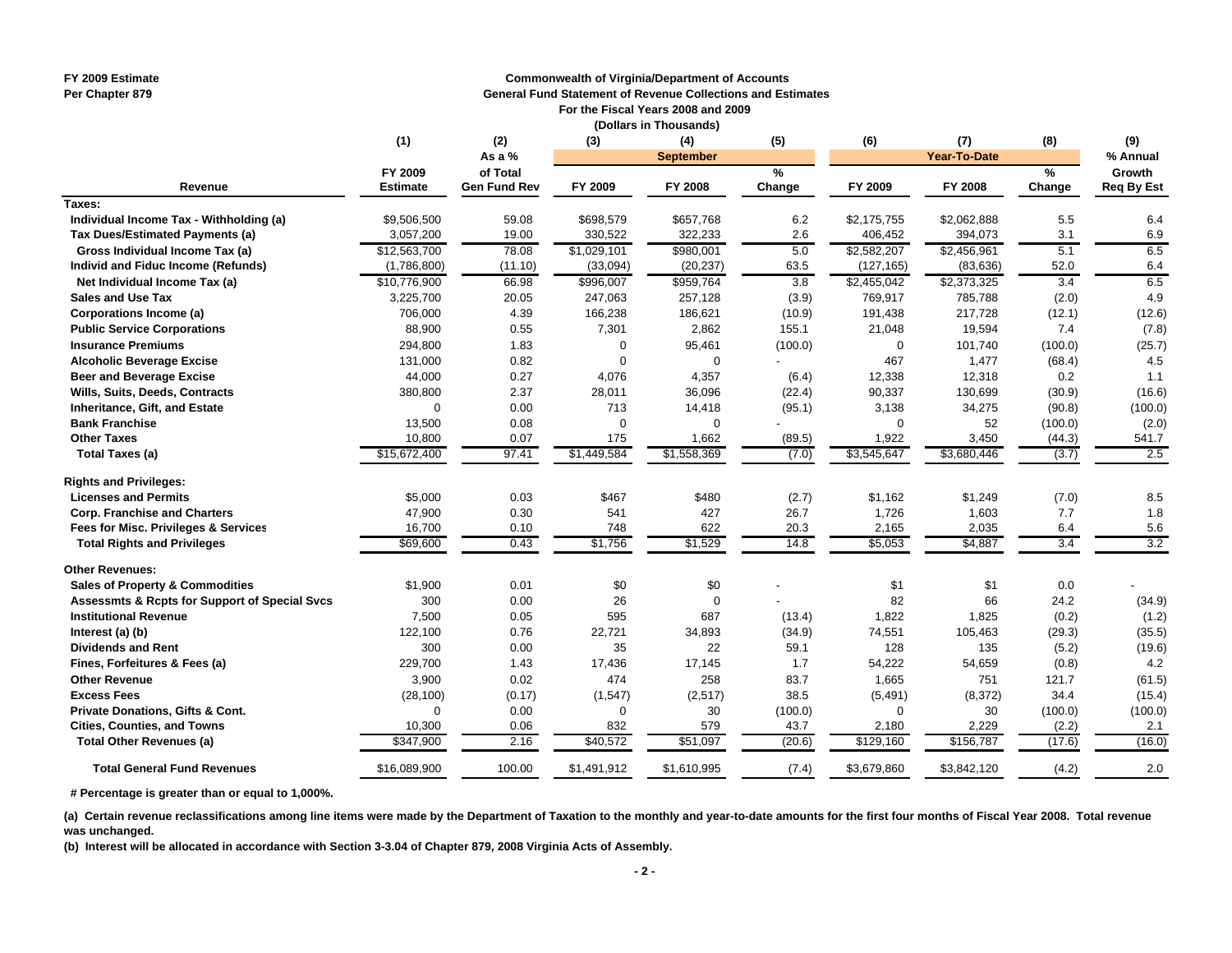# **Commonwealth of Virginia/Department of Lottery Summary Report on Lottery Collections For the Fiscal Years 2008 and 2009 (Dollars in Thousands)**

|                                   |                        |               |                  |        |                  |                |                 | % Annual           |
|-----------------------------------|------------------------|---------------|------------------|--------|------------------|----------------|-----------------|--------------------|
|                                   |                        |               | <b>September</b> |        |                  | Year-To-Date   |                 | Growth             |
|                                   | FY 2009                |               |                  | $\%$   |                  |                | $\overline{\%}$ | <b>Required</b>    |
|                                   | <b>Estimate</b><br>(a) | FY 2009       | <b>FY 2008</b>   | Change | FY 2009          | <b>FY 2008</b> | Change (b)      | <b>By Estimate</b> |
| <b>Lottery Collections</b>        |                        |               |                  |        |                  |                |                 |                    |
| Win for Life                      | \$33,336               | \$2,442       | \$3,308          | (26.2) | \$8,262          | \$9,341        | (11.6)          | (11.6)             |
| Cash 5                            | 28.734                 | 2,323         | 2,335            | (0.5)  | 7,134            | 7,078          | 0.8             | (1.0)              |
| Pick 4                            | 189,580                | 14,165        | 13,853           | 2.3    | 44,734           | 44,469         | 0.6             | 3.0                |
| Pick 3                            | 269,995                | 19,055        | 20,182           | (5.6)  | 61,134           | 64,213         | (4.8)           | 5.2                |
| Mega Millions                     | 146,653                | 9,617         | 9,192            | 4.6    | 37,484           | 46,487         | (19.4)          | (11.7)             |
| Fast Play                         | 16,716                 | 525           | 626              | (16.1) | 2,410            | 2,169          | 11.1            | 81.1               |
| Raffle                            | 15,400                 | 1,132         | 0                |        | 1,132            |                |                 | 75.0               |
| Scratch                           | 698,637                | 55,082        | 54,387           | 1.3    | 165,461          | 166,474        | (0.6)           | 0.5                |
| Gross Lottery Revenue             | ,399,051               | 104,341       | 103,883          | 0.4    | 327,751          | 340,231        | (3.7)           | 0.9                |
| Expenses (c)                      | 938,051                | 69,707 (d)    | 67,305           | 3.6    | 219,350 (d)      | 219,583        | (0.1)           | 0.7                |
| <b>Net Lottery Ticket Profits</b> | \$461,000              | $$34,634$ (d) | \$36,578         | (5.3)  | \$108,401<br>(d) | \$120,648      | (10.2)          | 1.3                |

(a) Estimate established in Chapter 879, 2008 Virginia Acts of Assembly.

(b) The current year figures on this chart, including growth percentages, are not an indicator of the probable outcome for the fiscal year. Lottery revenues can have dramatic swings up and down month to month depending on the lotto jackpots, prize expense, and game related administrative expenses.

(c) "Expenses" includes prizes to winners, compensation to retailers, instant and online gaming costs, Lottery operating expenses, and net other income/expense.

(d) Current month includes operating expenses estimated (unaudited closing).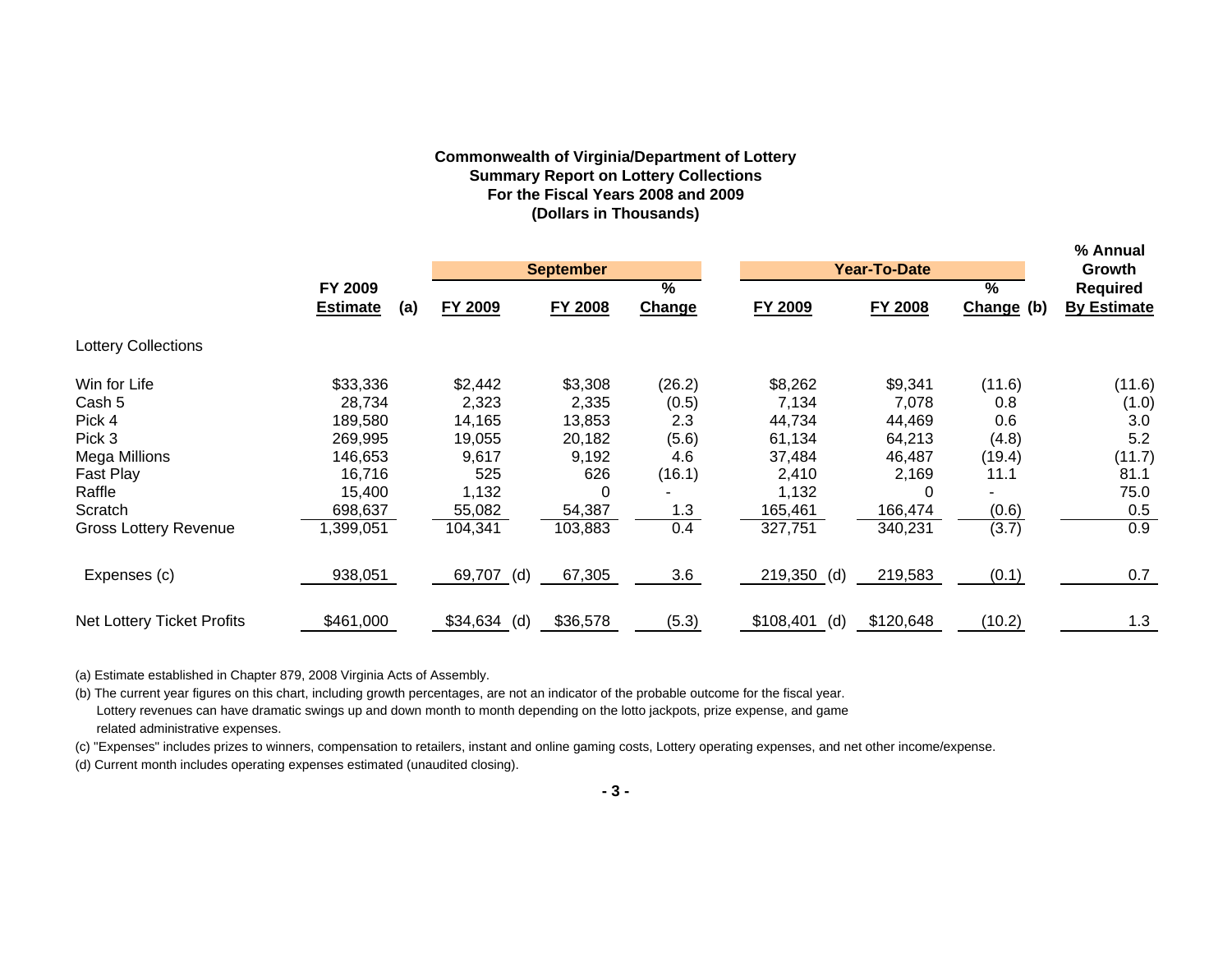#### **Commonwealth of Virginia/Department of Accounts**

#### **Highway Maintenance and Operating Fund and Transportation Trust Fund Revenues**

#### **Summary Statement of Selected Revenue Estimates & Collections**

#### **For the Fiscal Years 2008 and 2009**

#### **(Dollars in Thousands)**

**% Annual**

|                                               |                 |             |           |                  |        |           |                     |        | % Annual           |
|-----------------------------------------------|-----------------|-------------|-----------|------------------|--------|-----------|---------------------|--------|--------------------|
|                                               |                 | As a $%$    |           | <b>September</b> |        |           | <b>Year-To-Date</b> |        | Growth             |
|                                               | FY 2009         | of Total    |           |                  | %      |           |                     | %      | Required           |
| Revenue                                       | <b>Estimate</b> | <b>Fund</b> | FY 2009   | FY 2008          | Change | FY 2009   | FY 2008             | Change | <b>By Estimate</b> |
| <b>Motor Fuel Taxes</b>                       | \$902,000       | 23.56       | \$73,235  | \$78,336         | (6.5)  | \$155,818 | \$158,243           | (1.5)  | 4.5                |
| <b>Priority Transportation Fund (PTF) (a)</b> | 159,500         | 4.17        | 100,082   | 2,000            | #      | 107,764   | 2,000               | #      |                    |
| <b>Motor Vehicle Sales and Use Tax</b>        | 609,300         | 15.92       | 44,183    | 50,995           | (13.4) | 133,832   | 158,846             | (15.7) | 6.3                |
| <b>State Sales and Use Tax</b>                | 540,100         | 14.11       | 42,592    | 43,493           | (2.1)  | 132,403   | 133,835             | (1.1)  | 2.9                |
| <b>Motor Vehicle License Fees</b>             | 258,200         | 6.75        | 20,639    | 18,967           | 8.8    | 64,156    | 62,606              | 2.5    | 6.6                |
| <b>International Registration Plan</b>        | 66,600          | 1.74        | 2,648     | 2,478            | 6.9    | 10,946    | 23,470              | (53.4) | (10.1)             |
| <b>Recordation Tax (b)</b>                    | 45,900          | 1.20        | 2,293     | 0                |        | 9,593     | 0                   |        |                    |
| <b>Interest Earnings</b>                      | 37,200          | 0.97        | 19        | 62               | (69.4) | 67        | 115                 | (41.7) | (40.1)             |
| Misc. Taxes, Fees, and Revenues               | 15,800          | 0.41        | 1,177     | 1,309            | (10.1) | 3,421     | 3,549               | (3.6)  | 6.0                |
| <b>Total State Taxes and Fees</b>             | \$2,634,600     | 68.83       | \$286,868 | \$197,640        | 45.1   | \$618,000 | \$542,664           | 13.9   | 11.0               |

 **# Percentage is greater than or equal to 1,000%.**

**(a) A new revenue stream, Insurance Premiums Tax, is included in the Fiscal Year 2009 Transportation Trust Fund Revenue Forecast. As there were no collections for insurance premiums tax recorded in the Transportation Trust Fund during Fiscal Year 2008, a comparison of the total "Priority Transportation Fund (PTF)" between Fiscal Years 2008 and 2009 may not be appropriate. Refer to the "PTF Motor Fuels" and "PTF Insurance Premiums Tax" line items on page 5 for the detailed information pertaining to the "Priority Transportation Trust Fund (PTF)" line item.**

**(b) New revenue streams for Recordation Tax are included in the Fiscal Year 2009 Highway Maintenance and Operating Fund and the Transportation Trust Fund Revenue Estimates, respectively. As there were no collections for recordation taxes recorded in these funds during Fiscal Year 2008, a comparison between Fiscal Years 2008 and 2009 may not be appropriate. Refer to the "Recordation Tax (1 cent)" and "Recordation Tax (2 cents)" line items on page 5 for the detailed information pertaining to the "Recordation Tax" line item.**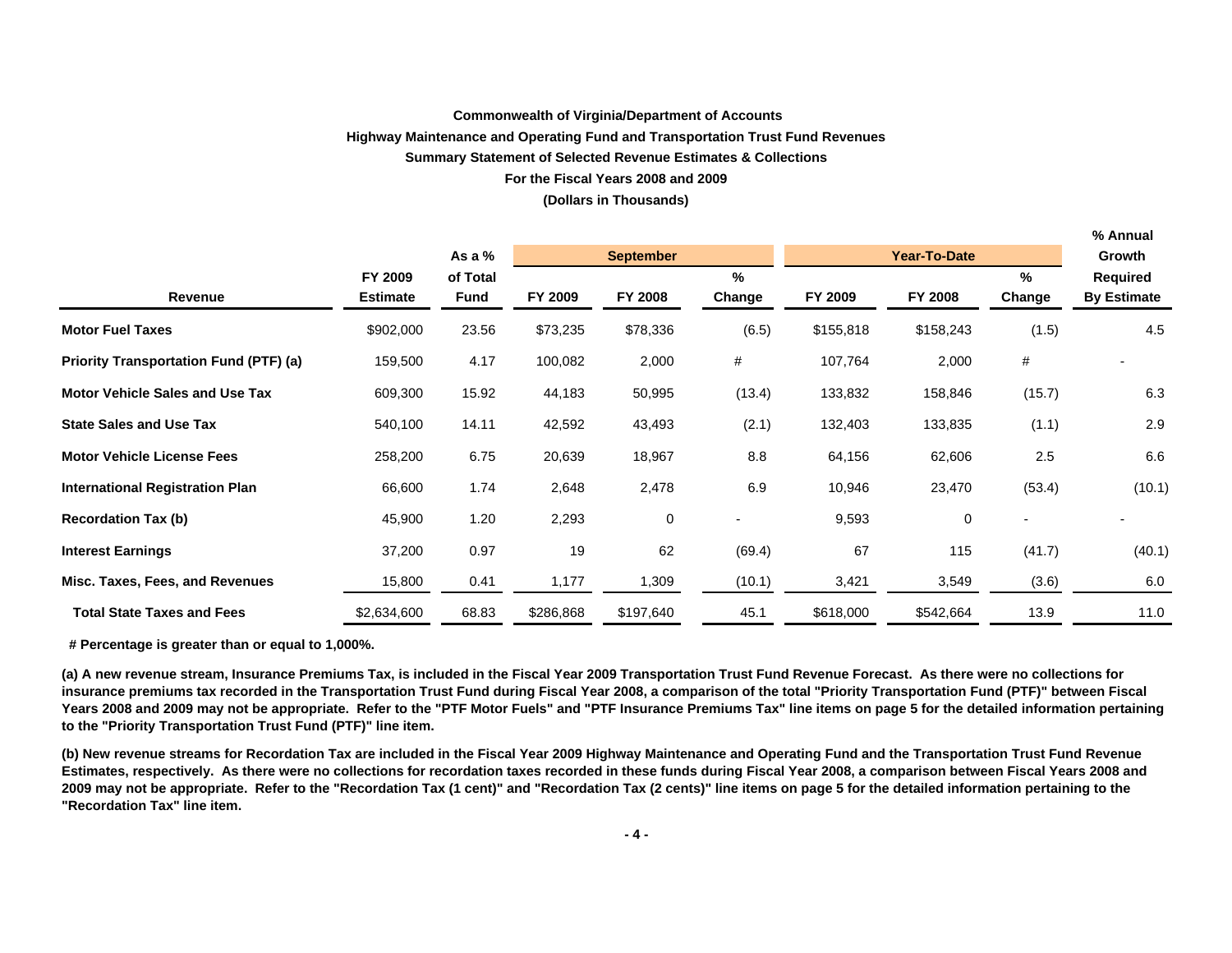## **Commonwealth of Virginia/Department of Accounts Highway Maintenance and Operating Fund and Transportation Trust Fund Revenues Statement of Revenue Estimates & Collections For the Fiscal Years 2008 and 2009 (Dollars in Thousands)**

|                                                   |                 | As a %      |             | <b>September</b> |         |             | Year-To-Date |               | % Annual<br>Growth |
|---------------------------------------------------|-----------------|-------------|-------------|------------------|---------|-------------|--------------|---------------|--------------------|
|                                                   | FY 2009         | of Total    |             |                  | $\%$    |             |              | $\frac{9}{6}$ | Required           |
| Revenue                                           | <b>Estimate</b> | <b>Fund</b> | FY 2009     | FY 2008          | Change  | FY 2009     | FY 2008      | Change        | By Est             |
| <b>HIGHWAY MAINTENANCE</b>                        |                 |             |             |                  |         |             |              |               |                    |
| <b>AND OPERATING FUND:</b>                        |                 |             |             |                  |         |             |              |               |                    |
| Motor Fuel Taxes (Includes Road Tax)              | \$777,800       | 20.32       | \$64,542    | \$64,022         | 0.8     | \$135,054   | \$133,767    | 1.0           | 5.0                |
| <b>Motor Vehicle Sales and Use Tax</b>            | 374,500         | 9.78        | 26,995      | 32,949           | (18.1)  | 81,557      | 99,055       | (17.7)        | 5.5                |
| <b>Motor Vehicle License Fees</b>                 | 236,300         | 6.18        | 18,706      | 17,364           | 7.7     | 58,378      | 57,429       | 1.7           | 7.0                |
| <b>International Registration Plan</b>            | 66,600          | 1.74        | 2,648       | 2,478            | 6.9     | 10,946      | 23,470       | (53.4)        | (10.1)             |
| Recordation Tax (1 cent) (a)                      | 15,300          | 0.40        | 764         | $\Omega$         |         | 3,198       | $\Omega$     |               |                    |
| Misc. Taxes, Fees, and Revenues                   | 15,800          | 0.41        | 1,177       | 1,309            | (10.1)  | 3,421       | 3,549        | (3.6)         | 6.0                |
| <b>Total State Taxes and Fees</b>                 | \$1,486,300     | 38.83       | \$114,832   | \$118,122        | (2.8)   | \$292,554   | \$317,270    | (7.8)         | 5.7                |
| <b>Other Revenues:</b>                            |                 |             |             |                  |         |             |              |               |                    |
| <b>Federal Grants and Contracts</b>               | \$0             | 0.00        | \$1,227     | \$758            | 61.9    | \$7,315     | \$3,899      | 87.6          | (100.0)            |
| <b>Miscellaneous Revenues</b>                     | 19,605          | 0.51        | 1,665       | 937              | 77.7    | 4,593       | 3,747        | 22.6          | 16.3               |
| Transfer (to) / from Transportation               |                 |             |             |                  |         |             |              |               |                    |
| <b>Trust Fund</b>                                 | 384,970         | 10.06       | 120,000     | 100,000          | 20.0    | 220,000     | 200,000      | 10.0          | 45.0               |
| <b>Total Highway Maintenance and</b>              |                 |             |             |                  |         |             |              |               |                    |
| <b>Operating Fund</b>                             | \$1,890,875     | 49.40       | \$237,724   | \$219,817        | 8.1     | \$524,462   | \$524,916    | (0.1)         | 10.2               |
| <b>TRANSPORTATION TRUST FUND:</b>                 |                 |             |             |                  |         |             |              |               |                    |
| <b>Motor Fuel Taxes</b>                           |                 |             |             |                  |         |             |              |               |                    |
| (Includes Aviation & Road Taxes)                  | \$124,200       | 3.24        | \$8,693     | \$14,314         | (39.3)  | \$20,764    | \$24,476     | (15.2)        | 1.5                |
| <b>PTF Motor Fuels</b>                            | 20,000          | 0.52        | $\Omega$    | 2,000            | (100.0) | 2,000       | 2,000        | 0.0           | 0.0                |
| PTF Insurance Premiums Tax (a)                    | 139,500         | 3.65        | 100,082     | $\Omega$         |         | 105,764     | $\mathbf 0$  |               |                    |
| <b>Motor Vehicle Sales and Use Tax</b>            |                 |             |             |                  |         |             |              |               |                    |
| (Includes Rental Tax)                             | 234,800         | 6.14        | 17,188      | 18,046           | (4.8)   | 52,275      | 59,791       | (12.6)        | 7.7                |
| <b>State Sales and Use Tax</b>                    | 540,100         | 14.11       | 42,592      | 43,493           | (2.1)   | 132,403     | 133,835      | (1.1)         | 2.9                |
| <b>Motor Vehicle License Fees</b>                 | 21,900          | 0.57        | 1,933       | 1,603            | 20.6    | 5,778       | 5,177        | 11.6          | 2.6                |
| Recordation Tax (2 cents) (a)                     | 30,600          | 0.80        | 1,529       | $\Omega$         |         | 6,395       | $\Omega$     |               |                    |
| <b>Interest Earnings</b>                          | 37,200          | 0.97        | 19          | 62               | (69.4)  | 67          | 115          | (41.7)        | (40.1)             |
| <b>Total State Taxes and Fees</b>                 | \$1,148,300     | 30.00       | \$172,036   | \$79,518         | 116.3   | \$325,446   | \$225,394    | 44.4          | 18.5               |
| <b>Other Revenues:</b>                            |                 |             |             |                  |         |             |              |               |                    |
| <b>Federal Grants and Contracts</b>               | \$938.474       | 24.52       | \$63,834    | \$62,337         | 2.4     | \$210,481   | \$231,446    | (9.1)         | 9.7                |
| <b>Receipts from Cities/Counties</b>              | 97,299          | 2.54        | (11, 135)   | 6,712            | (265.9) | 9.896       | 22,746       | (56.5)        | 114.4              |
| <b>Toll Revenues (Includes Route 28)</b>          | 106,041         | 2.77        | 6,391       | 11,127           | (42.6)  | 19,073      | 27,776       | (31.3)        | (18.3)             |
| <b>Miscellaneous Revenues</b>                     | 31,806          | 0.83        | 516         | 667              | (22.6)  | 3,995       | 3,265        | 22.4          | 115.1              |
| <b>Total Other Revenues</b>                       | \$1,173,620     | 30.66       | \$59,606    | \$80,843         | (26.3)  | \$243,445   | \$285,233    | (14.7)        | 12.2               |
| Transfer (to) / from Highway                      |                 |             |             |                  |         |             |              |               |                    |
| <b>Maintenance and Operating Fund</b>             | (\$384,970)     | (10.06)     | (\$120,000) | (\$100,000)      | (20.0)  | (\$220,000) | (\$200,000)  | (10.0)        | (45.0)             |
| <b>Total Transportation Trust Fund</b>            | \$1,936,950     | 50.60       | \$111.642   | \$60.361         | 85.0    | \$348.891   | \$310.627    | 12.3          | 10.8               |
| <b>TOTAL HIGHWAY MAINTENANCE AND</b>              |                 |             |             |                  |         |             |              |               |                    |
| OPERATING AND TRANSPORTATION<br><b>TRUST FUND</b> | \$3,827,825     | 100.00      | \$349,366   | \$280,178        | 24.7    | \$873,353   | \$835,543    | 4.5           | 10.5               |
|                                                   |                 |             |             |                  |         |             |              |               |                    |

 **# Percentage is greater than or equal to 1,000%.** 

(a) These line items were added to the Fiscal Year 2009 Revenue Forecast. Since there were no collections for these line items during Fiscal Year 2008, the Monthly and Year-To-Date % Change **columns do not provide comparable data.**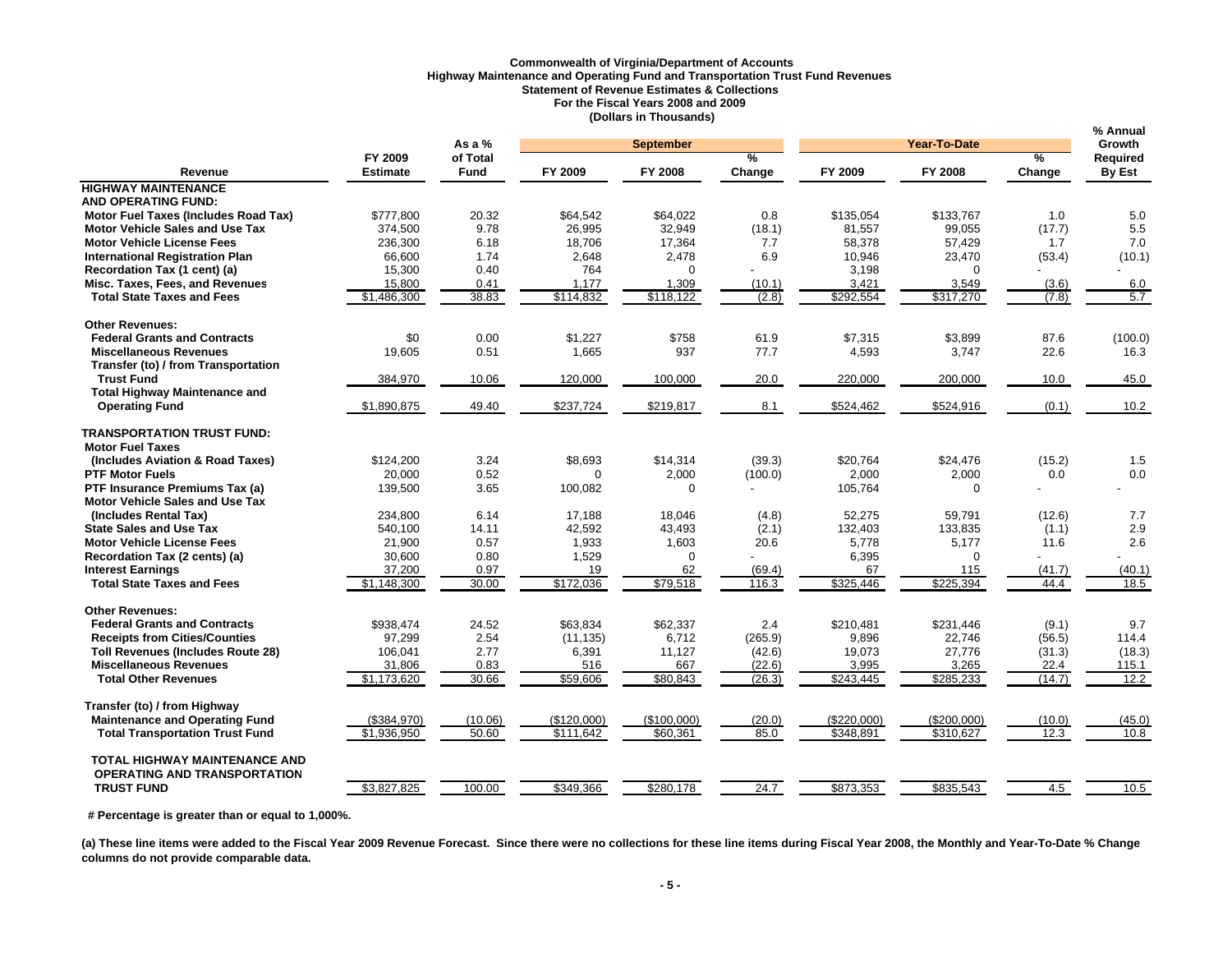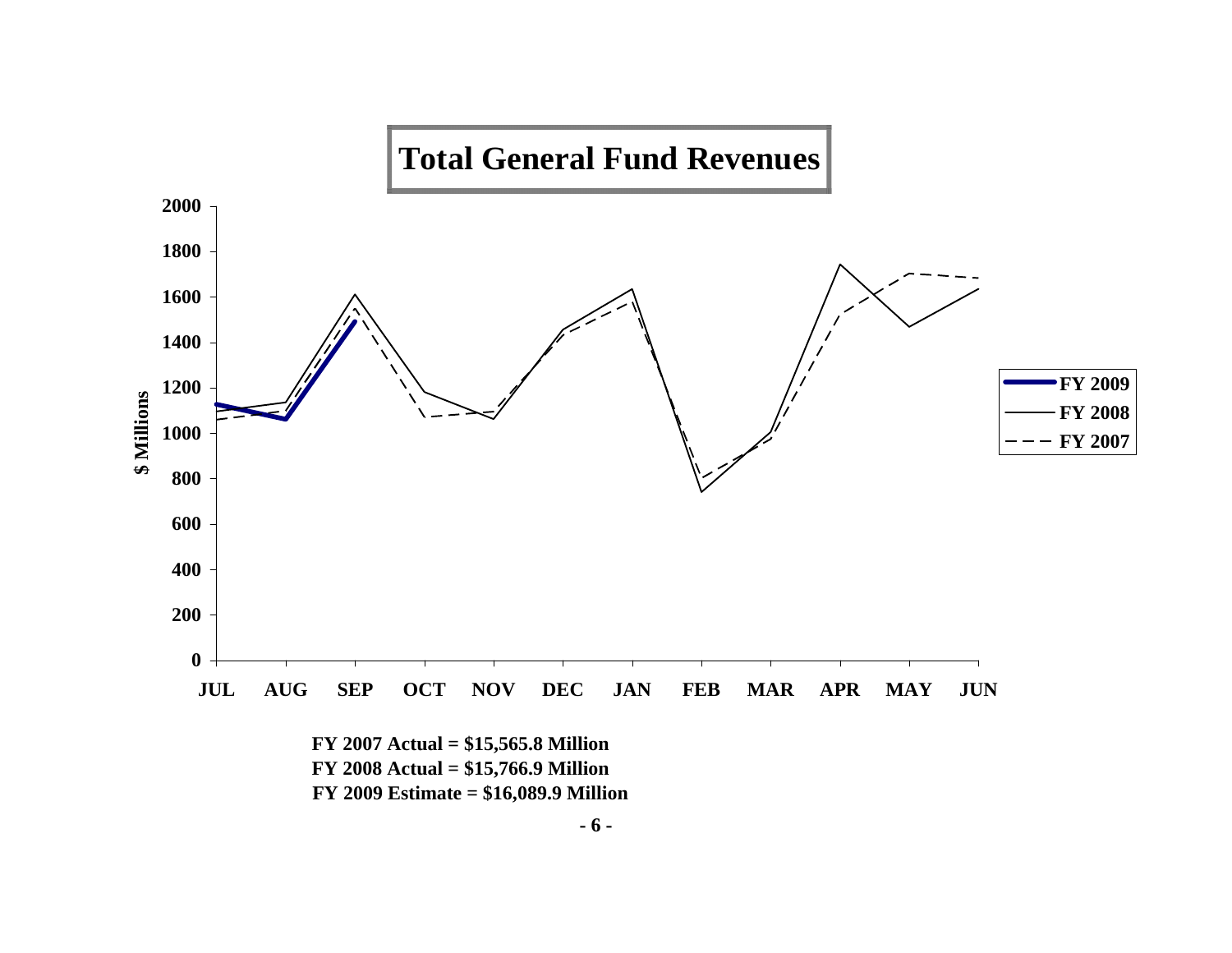

 **FY 2009 Estimate = \$10,776.9 Million**

**- 7 -**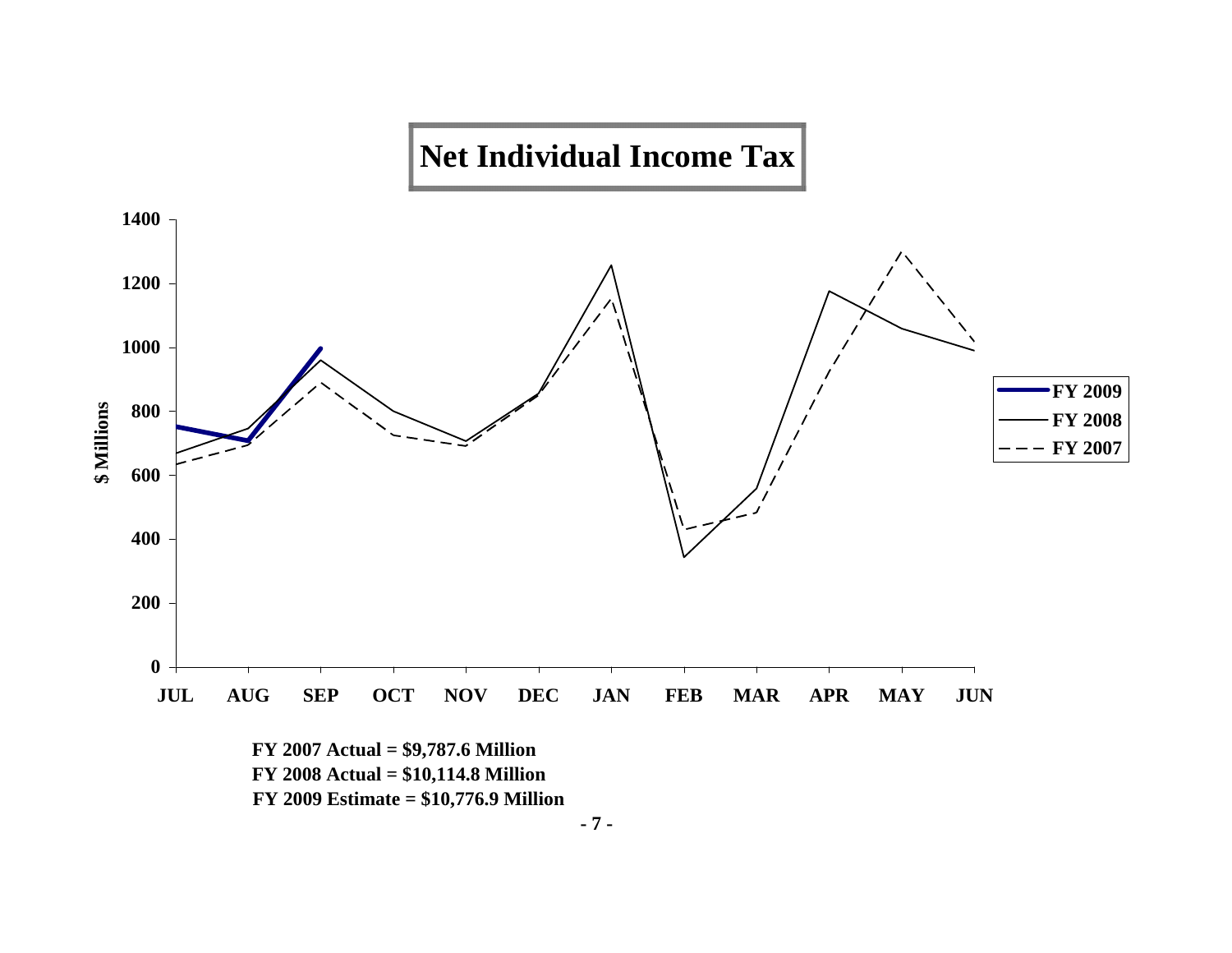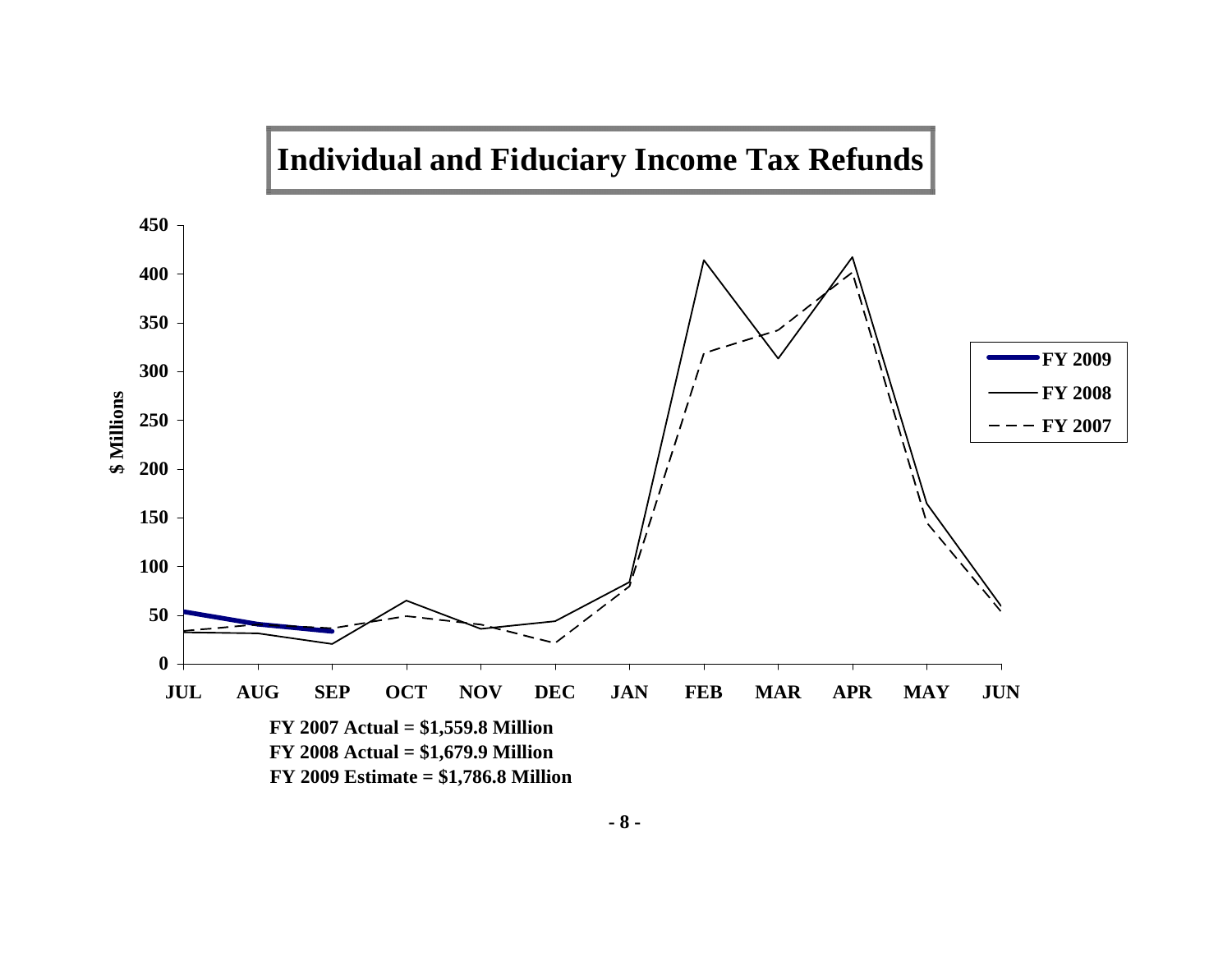# **DEPARTMENT OF THE TREASURY**

**General Account Investment Portfolio Monthly Average Balances and Rates For the Fiscal Year 2009 (Dollars in Millions)**

| <b>MONTH</b>         |              | <b>COMPOSITE</b><br>PRIMARY LIQUIDITY<br><b>EXTERNAL MANAGEMENT</b><br><b>EXTENDED DURATION</b> |              |                                   |              |          |
|----------------------|--------------|-------------------------------------------------------------------------------------------------|--------------|-----------------------------------|--------------|----------|
|                      | Avg. Balance | Yield                                                                                           | Avg. Balance | Annualized<br><b>Total Return</b> | Avg. Balance | Rate     |
| <b>July, 2008</b>    | \$4,914.2    | 3.16%                                                                                           | \$1,812.2    | $-3.54%$                          | \$6,726.4    | 1.35%    |
| <b>August</b>        | \$4,238.3    | 3.20%                                                                                           | \$1,812.8    | 6.74%                             | \$6,051.1    | 4.26%    |
| September            | \$4,315.2    | 3.27%                                                                                           | \$1,800.1    | $-24.46%$                         | \$6,115.3    | $-4.89%$ |
| <b>October</b>       |              |                                                                                                 |              |                                   |              |          |
| November             |              |                                                                                                 |              |                                   |              |          |
| <b>December</b>      |              |                                                                                                 |              |                                   |              |          |
| January, 2009        |              |                                                                                                 |              |                                   |              |          |
| February             |              |                                                                                                 |              |                                   |              |          |
| <b>March</b>         |              |                                                                                                 |              |                                   |              |          |
| <b>April</b>         |              |                                                                                                 |              |                                   |              |          |
| May                  |              |                                                                                                 |              |                                   |              |          |
| June                 |              |                                                                                                 |              |                                   |              |          |
| Year-to-Date Average | \$4,489.2    | 3.21%                                                                                           | \$1,808.4    | $-6.86%$                          | \$6,297.6    | 0.32%    |

▪ Performance on the extended duration portion of the General Account is now reported on an annualized total return basis.

Total return includes unrealized gains and losses, which in the short term can make returns more volatile.

Over an extended time period the fluctuations average out and total return approaches the portfolio yield.

▪ Unaudited.